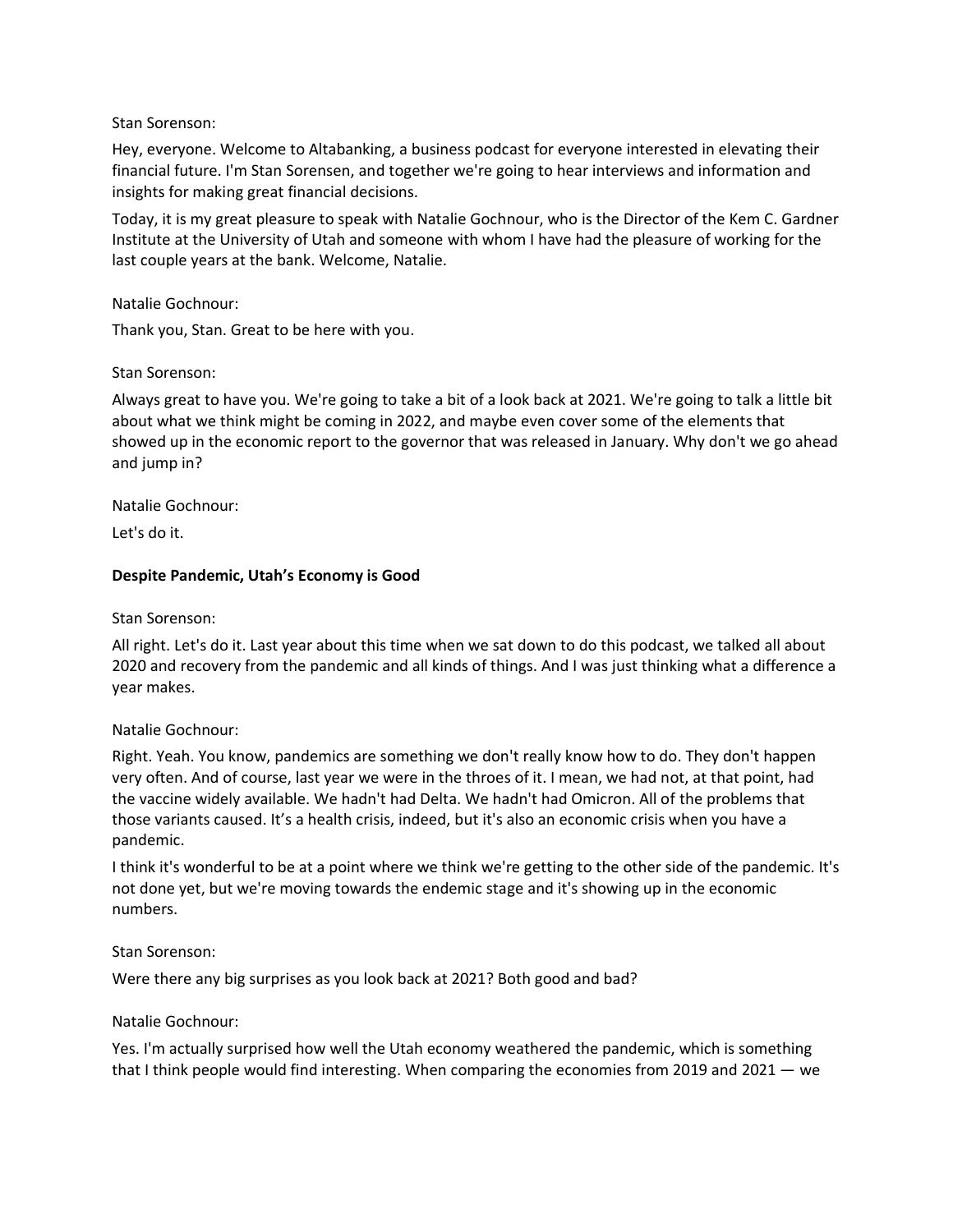eliminated 2020 and do not have enough data on 2022 yet — there's only four state's economies that have grown since 2019: Utah, Idaho, Arizona and Texas.

Of the four, Utah is the fastest growing among. Every other state, including the U.S. average, all have fewer jobs in December of 2021 than they had in 2019 of December. So that's a surprise. That's a hard thing to do.

## **2021 Proves to be a Banner Year for Utah Jobs**

## Stan Sorenson:

You mentioned jobs. In one of the data points, I was really struck by Utah adding 72,500 jobs last year, which is everything that we lost in 2020, plus an additional 51,000 and change. I mean, that's just unprecedented, isn't it?

# Natalie Gochnour:

It is. This job increase of over 70,000 jobs is significant. In any year, if you do 30, 40, or 50 thousand jobs, you're doing really well. It was a banner year for the Utah economy, but of course it was starting from a low point. We're in a V-shaped recovery in almost every sector in the economy except for leisure and hospitality and mining. The major industries in Utah including manufacturing, construction, financial services, and trade have all increased this past year.

# Stan Sorenson:

And it isn't just new businesses coming in, right? It's growth in established businesses as well, correct?

## Natalie Gochnour:

It is. In addition to the job number, I think you have to also look at the population number that corresponds to that. We had around 35,000 more people move into the state than move out. That's a big number. That's a net number. On that net 35,000, about two thirds of our growth last year came from net in migration.

We've got domestic or internal growth that's fueling jobs. And then you have new people coming to our state that's fueling jobs. And in the end, we end up had having a nation-leading economy.

# **How Can Utah Find a Solution to Our Labor Shortage?**

## Stan Sorenson:

Even with all the job growth and all of the population growth, it's still hard for a number of businesses to hire. And, of course, we're seeing that, not just in Utah, but in a lot of places. If we could have a magic wand, so to speak, I mean, how do we address that? How do we fix that issue?

## Natalie Gochnour:

What I hear you saying is, "Natalie, we've got a labor shortage. We've got labor constraints. Businesses can't grow because they can't find the labor they need." I will just remind our viewers and listeners that is true at all levels of the occupational spectrum.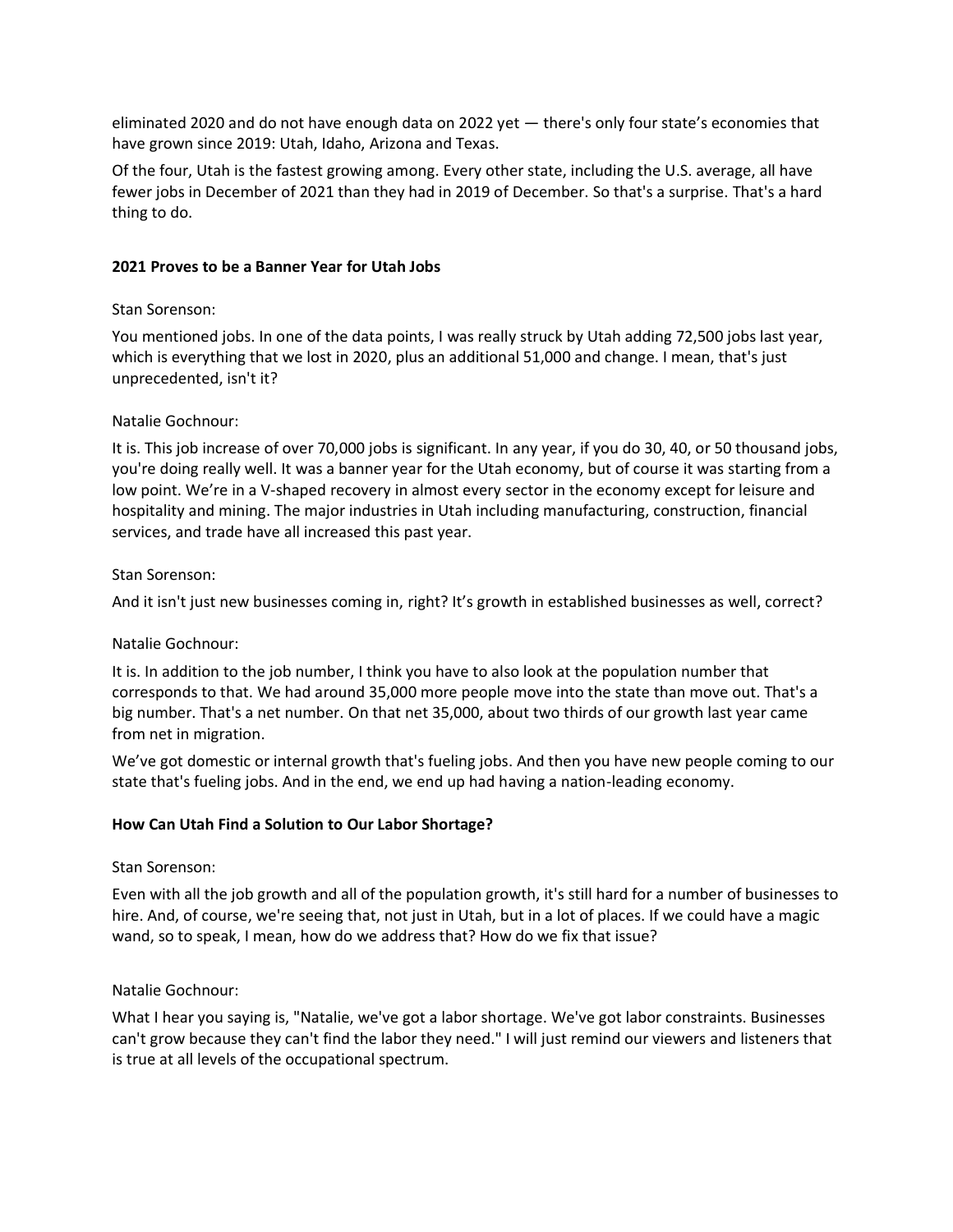Hourly workers, high-skilled laborers, tech workers. We have shortages all along the spectrum. And there's an old saying, "Show me a labor shortage and I'll show you wages that are too low." There is a way to correct it: Pay a lot more.

But that's also a limiting factor. I think we should remind ourselves though that a big part of the pandemic was that people dropped out of the labor force to homeschool their children when schools were closed, or online education that wasn't desirable. People dropped out of the labor force because they were caring for sick people or they were sick themselves.

People dropped up out of the labor force because they were 55 and older and they already own their home and the stock market's been doing well and they're just done. They just want to start retirement early. All this is what defines The Great Resignation.

For all those reasons, the labor force participation rates dropped and we won't have a fully recovered economy until we get people fully back to work.

#### Stan Sorenson:

You talk about wages being one way to incentivize people to come back to work. But are there other factors that we should be looking at beyond that?

#### Natalie Gochnour:

We should, but this goes to national policy. We need to reform immigration in our country because where the labor shortages are most acute are in hourly workers, construction, landscaping, hotel service workers, restaurant workers. And those are jobs often filled by immigrants.

And also high-skilled engineers, computer scientists; again, often filled by immigrants.

If we can get more immigrants taking these jobs, it actually lifts everybody. This is one of these situations where you can get a double win.

#### Stan Sorenson:

Yeah. As for the highly-skilled, highly-educated segment, a lot of my old tech buddies in Seattle talk about the H-1B issues and how that's been impacting that workforce for years. And it's gotten a lot worse. Even the Microsofts and Amazons of the world are experiencing the same problems. It's not unique just to us, as you say.

#### Natalie Gochnour:

Yes. The way to get over our labor shortages and for the market to recover completely is to pay people better and bring people back into the labor force.

I will also pitch that we need to keep training people for the jobs that are in demand. Community colleges, any kind of post-secondary learning is very important. The high school diploma isn't going to make it. The high school diploma is going to be suboptimal in the information age.

#### Stan Sorenson:

I recall us talking about training quite a bit last year. We agreed that community colleges and vocational programs are all really important. I know Utah has been investing and getting pretty aggressive about it. Are we starting to see a lot more uptake in those programs?

Natalie Gochnour: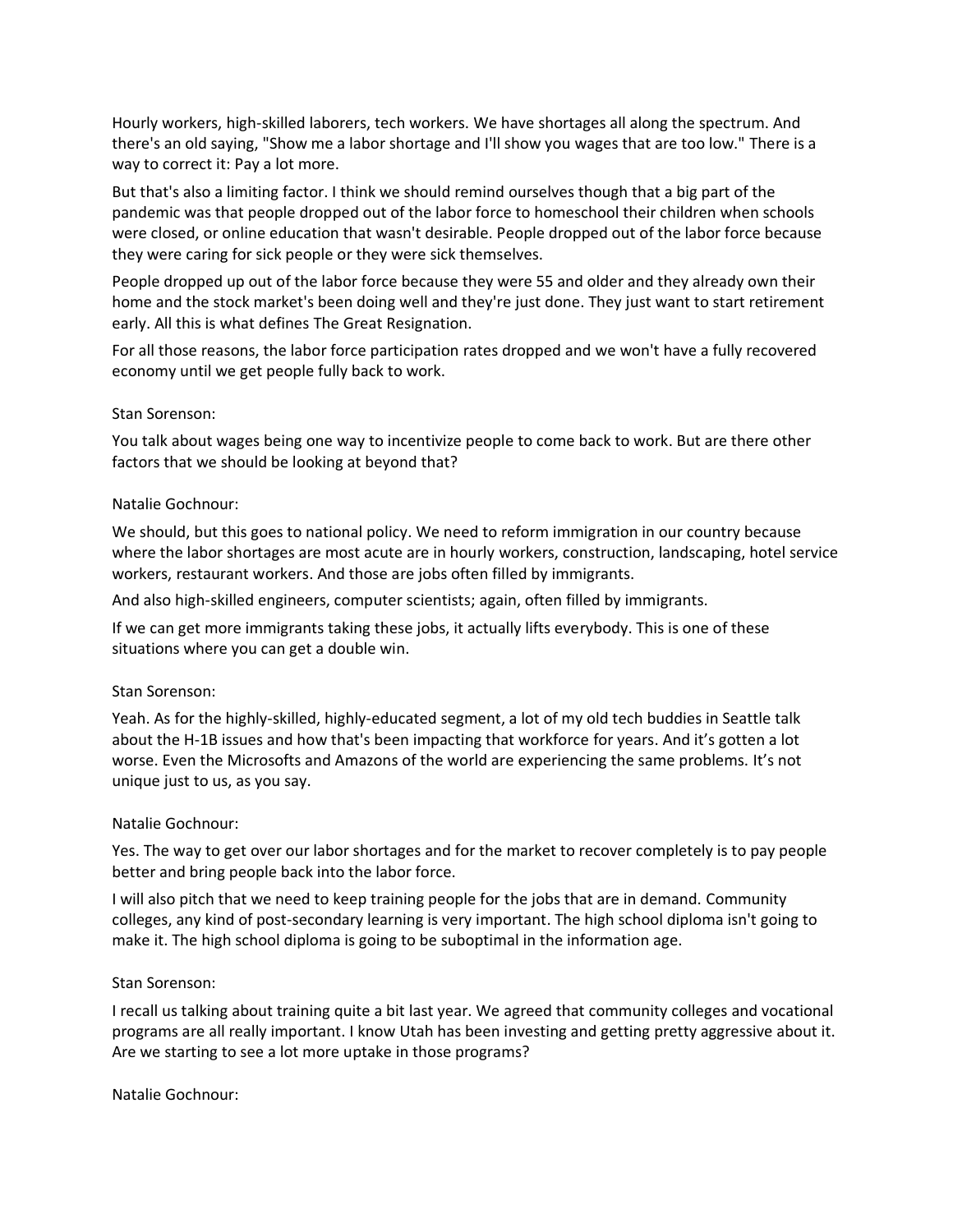Well, it's a mixed conversation for me. I mean, I work at the University of Utah. Our enrollments are up. We've been done very well during the pandemic. Salt Lake Community College had declines in enrollment.

Very troubling. It's not exactly clear why, and that's a real problem for our state because we need people to get post-secondary education to thrive in this economy. It's a little bit of a mixed bag there, but I will say that where we are making progress is I do think our governor and our legislature absolutely recognize that the number-one economic development tool in our state is an educated workforce.

Incentives have their place, as do low regulations, low tax and infrastructure investment, but in order to have in an information economy, you must have people with the skills for an economy to prosper.

## **Can This New Income Tax Cut Help Drive Utah's Economy in 2022?**

## Stan Sorenson:

Agreed, agreed. Shifting gears a little bit. Let's talk about the state policy. Of course, the legislature is in session, and doing a lot of interesting stuff.

It almost seems like we are just flush with cash as a state. We've done a great job of managing our surpluses and I know we'll continue to do that. We recently implemented an income tax cut. Do you have thoughts on how this will impact the economy and individuals in the state?

## Natalie Gochnour:

Right. Well, Utah finds itself in a very privileged position. I already mentioned that we have the fastest growing economy in the country. We also have the fastest growing population in the country. Both of those end up being tailwinds for businesses and they also fill government coffers.

Our legislature and governor may have made the decision that our state can afford to lower taxes. And they're doing that, a \$200 million strong tax cut, \$160 million of it coming from the income tax.

But they're doing two other important things. They're implementing our state's first-earned income tax credit for low-income tax earners. And then, they're also changing how we tax Social Security in our state. So, they're helping fixed income Utahns, lower income Utahns, and across-the-board taxpayers who pay the income tax, which will benefit the higher incomes a little bit more because of a progressive tax system.

But again, this takes money that would be in the government sector and puts it back in the private sector. And there's a balance there. If you do too much of that, you can't invest in roads and human infrastructure. But I think they're hitting a very nice balance for our state.

The other thing that our state's doing and one of the reasons we have so much money is because the federal stimulus was so large.

But our economy didn't need such a large stimulus. Right? The other states did. As I mentioned, they've still been in a contraction, but we still get all that money. So, our state has been very careful to think about the long-term things we can invest in.

Over Thanksgiving, I was down near Monument Valley and I could see on the side of the road broadband going in. And I'm like, this is a good sign. Like broadband is getting put all throughout our state. That's an example of the type of long-term investments we're making.

Stan Sorenson: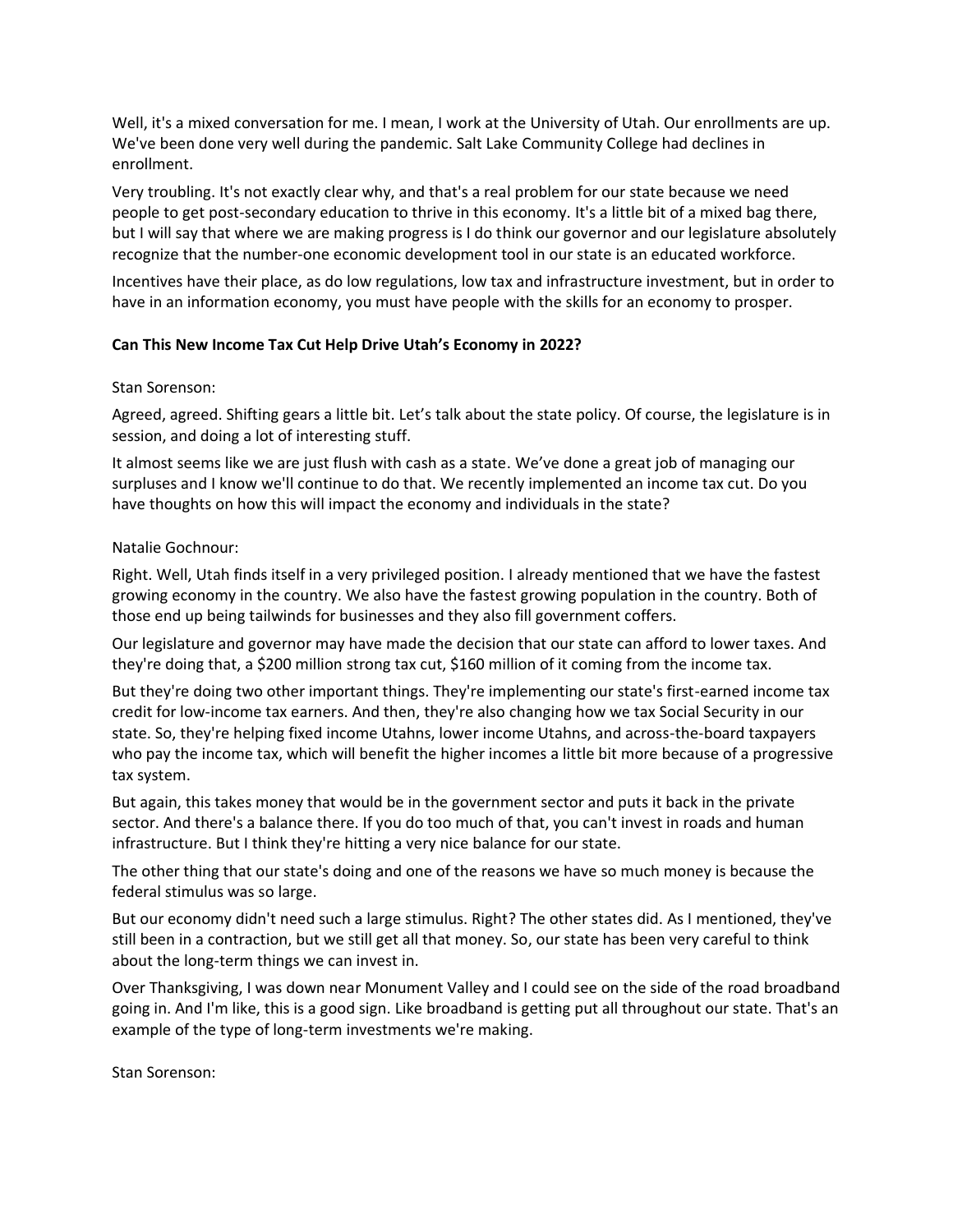Yes. I have always been impressed with the investment in infrastructure in Utah, coming from a state (Washington) where the investment is lacking in a lot of ways. But you know, our investment in in roads, our investment in broadband, as you say, the mass transit…it really always does seem to me that we have thought about the long term and whether purposefully or accidentally, we've really optimized or are continuing to optimize for the big-time growth that we have.

#### Natalie Gochnour:

Yes. I don't disagree. I think we have a state that by our very nature thinks long term.

#### **What Can Help Utah's Housing Market?**

#### Stan Sorenson:

That's a really great thing. Of course, there are some long-term areas, of course, where it's a bigger struggle. Right? Certainly, the state can control the investment in infrastructure as we've just said, but there are places where it's more difficult. You know, housing comes to mind.

#### Natalie Gochnour:

Boy, doesn't it?

#### Stan Sorenson:

We talk about housing a lot at the bank. You and I have talked about it some. It always come up. I think it's fair to say that we haven't been able to keep pace with the population growth and as a result, we've got these escalating prices. What new conversations have taken place with the legislature and/or local governments to try to ease some of these housing pressures that we've got?

#### Natalie Gochnour:

Yeah. Well, the reason we have a housing crisis is because we have so much demand and we have constraints to supply, whether it be windows, lumber, labor, just the broken supply chain. And that's created a bit of a mess for us.

When it comes to government, they can't fix the supply chain. Government is not going to put up walls and stop people from moving into our state. But what government can do is help with the regulation that affects housing. Also, government can help subsidize lower income housing, which I think is an appropriate role for government.

So, they're doing both. You've seen a lot of accessory dwelling unit legislation that allows you to have a mother-in-law apartment. You'll see a lot of pressure for more high-density developments in our state.

I'll tell you one that will be interesting to watch is what the state does with the Point of the Mountain where the state prison is. Because that is 600 to 700 acres of state-owned land that the state's going to develop, not a private entity. I mean, they'll contract with a private entity to do it, but it has a land development authority that's overseeing it. So, watch the densities there. Right? And I think what you'll see is a higher-density development because that's helpful to the market.

Stan Sorenson: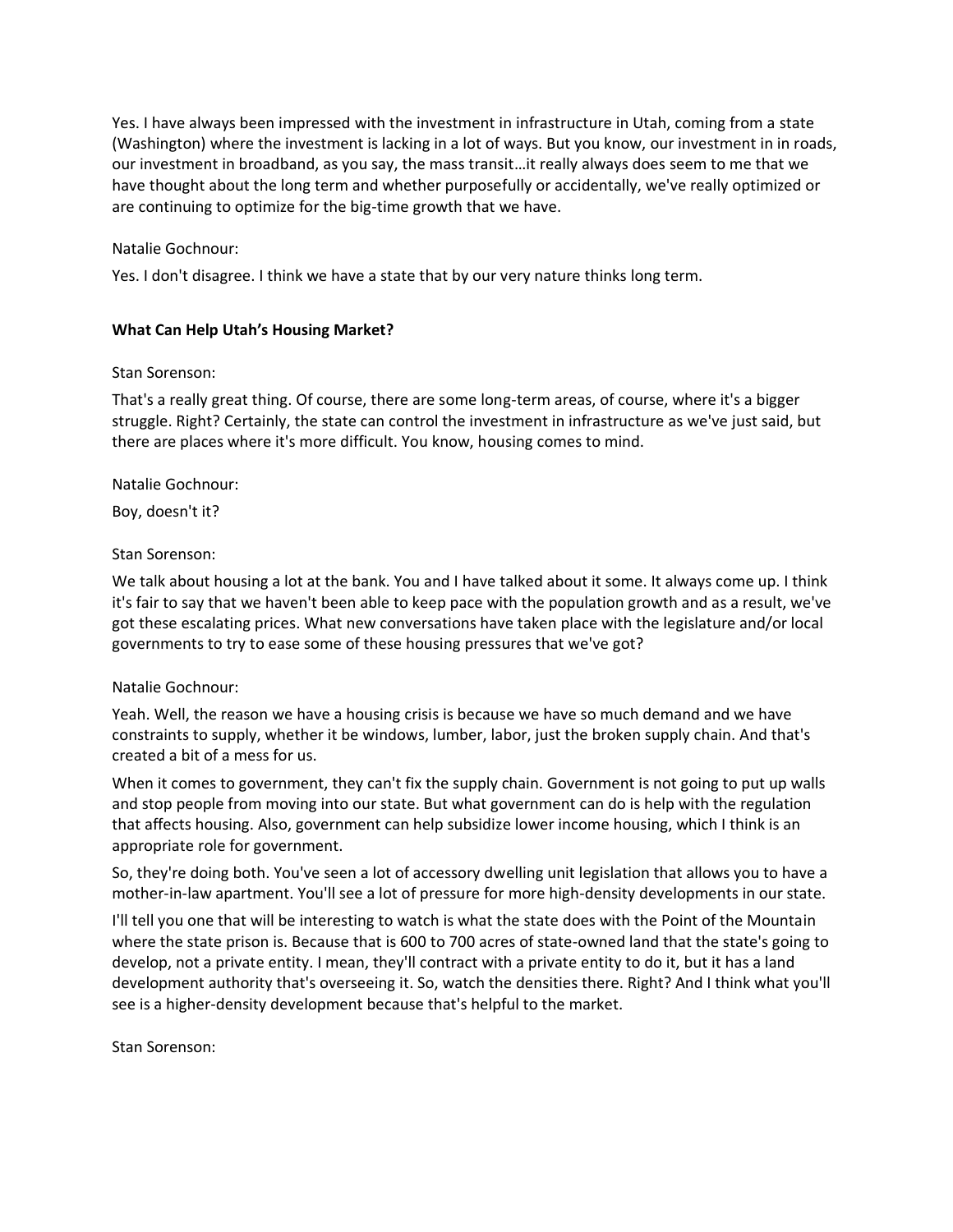There's a lot of construction in Salt Lake proper that I know we both see. A lot of apartments, a lot of multifamily dwellings that are coming up. It seems like we're starting to see more and more investment there as well.

## Natalie Gochnour:

We are. It used to be the mix was something like 70/30 - 70% single family, 30% multifamily. It's closer to 50/50 at this point. It varies by the year. And it's particularly evident in the central capital city and in Salt Lake County, the capital county.

Lots of apartments and all of that is good. We need housing, period. We need supply.

Over time, those imbalances will be corrected and then the prices will moderate. And if I'm thinking like a new builder of apartments or a new home builder, I'd watch the market carefully. Because we've been in imbalance, there's a temptation to just think build, build, build, but you do have to watch market conditions because it can catch up to you.

# **Utah's Economy — and Population— Will Continue to Grow in 2022**

## Stan Sorenson:

Yeah. Well, and I suspect that's true, not just in home building and apartments and all, but in just general construction. We're sort of in the gravy years still with big projects like the airport and the Point of the Mountain, as you say, and there are a few others. But at some point, as you said, that's going to level off as well.

## Natalie Gochnour:

Right. I will say it is interesting though, as I look at the Utah economy, look at the dynamics, look at the fundamentals, I'm very optimistic that our state will continue to be a leading growth state. There's just a lot of things working in our favor. California being over-regulated; that's always been the case, but when I see the amount of in migration that's coming here, it's impressive.

When I think of how well run our state is, our surpluses, our balanced budgets, our tax reductions, it's attractive to people and to businesses. I think that the inland port is something that will help our state. This is an investment that it creates a tighter link between Utah businesses and the global supply chain.

And it used to be, you had to be a coastal city, but now with the rail connectivity, with a brand-new international airport, with I-15, I-80, I-70, I-84, this notion of a Crossroads of the West.

You know, if you just look at a map, we're so much more favorably positioned than Boise or Reno or Phoenix, and Denver's on the other side of the Continental Divide. We're in the center of the interior of the Western United States.

## Stan Sorenson:

Yeah. We already have so much truck traffic and train traffic that goes through. It's sort of a missed opportunity if we don't try to capitalize that.

## Natalie Gochnour:

Absolutely. If you think of a state that thinks long term, has the kind of leadership we have, that has the demographic cushion we have. And all I mean by that is a faster growing population, a higher fertility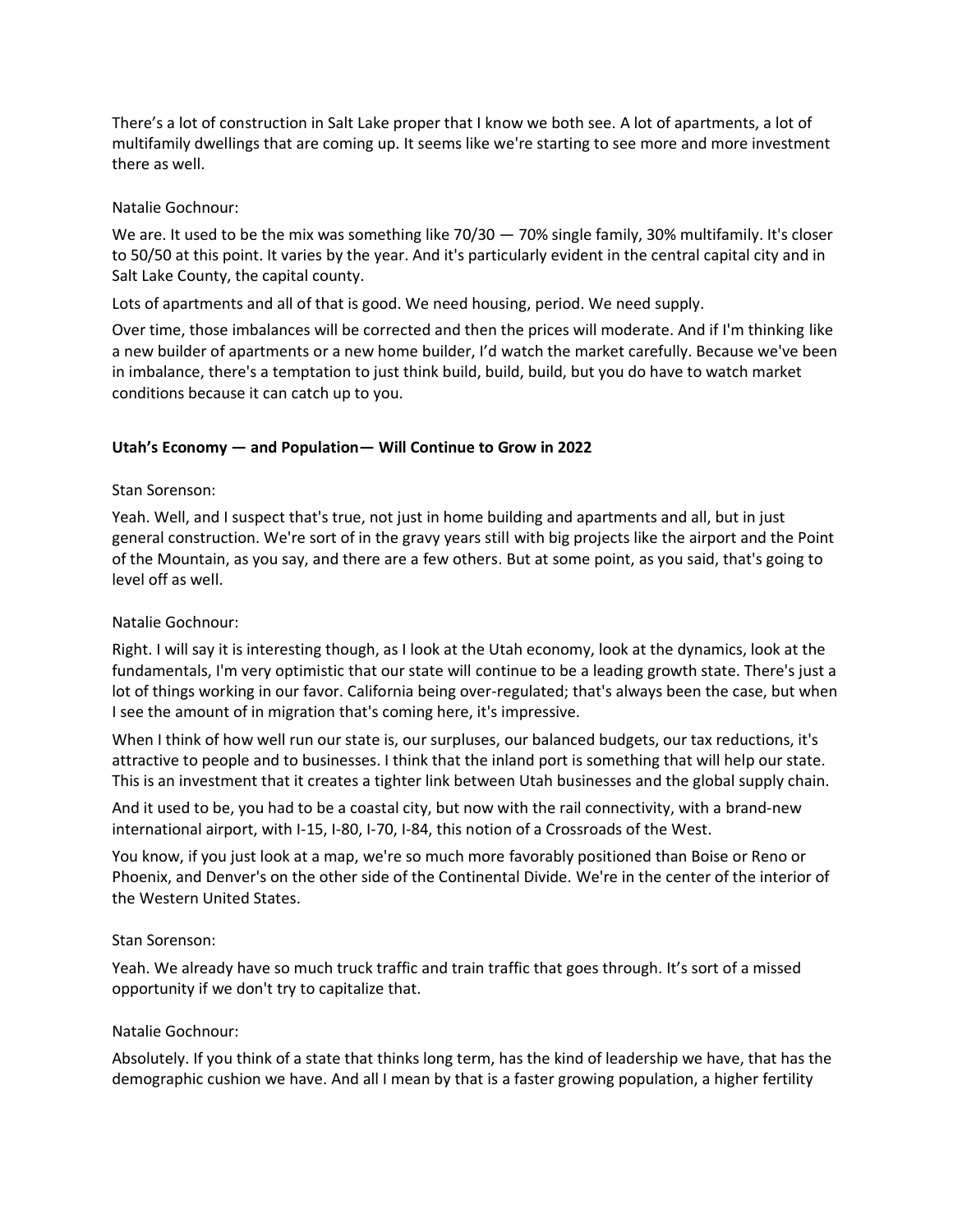rate than most states, these things tend to propel your economy and help stabilize you through the ups and downs.

#### Stan Sorenson:

Coming back for a second to the population growth, because in my mind, I just sort of reminded myself of something there. It's tempting to that all that growth is coming in Salt Lake County, Utah County, maybe Washington County. But as I recall, and I'm going to misstate it a little bit, Iron County had this just incredible growth.

#### Natalie Gochnour:

Good on you, Stan, to know that. Leave it to you to know that because that is unusual.

What you're referring to is if we look at the population growth rates for 2021, with the most recent data available, Iron County is the fastest growing county in the state. And it's almost always Washington or Wasatch, where Heber is.

#### Stan Sorenson:

I was really struck by that because it does sort of paint this picture that no, this growth is really statewide, that is going to benefit the entire state and the economy and everything that we've been talking about.

Why Iron County?

#### Natalie Gochnour:

It's a good question. I mean, I think in general, Southwest Utah is a growth mecca and this is not unlike the phenomenon we've seen in the St. George area. Iron County has Southern Utah University, so it has this college town strength and feel. And it has a surprising amount of manufacturing and a more diversified economy than people would think.

I would just also add though that I mentioned the Heber Valley in Wasatch County grew by about 50% over the last decade. That's just a stunning, stunning number. The state growth rate is 18.4% over 10 years. Washington County is approaching 50%.

But the one that's the real engine right now is Utah County. This is where Altabank is headquartered. It's of course Provo/Orem, the large metro area there. About a third of our state's growth was in that one county. During my lifetime, I believe it will rival Salt Lake County in size. I have to live quite a long ways for that to happen, but maybe I'll get there. But Utah County was about a third of our growth last year.

## Natalie Gochnour:

Right. And the one thing that really sets it apart, it's got proximity to urban Utah, urban amenities, but it still has buildable land supply. And Salt Lake County is getting precious few of that.

There are acres around Herriman. There's the area where the Cottonwood Mall was. There's the Northwest quadrant, that's where we're putting the prison and the inland port. It's not really residential. Salt Lake County can only go up a certain point.

## **Utah's Economic Strength in 2022: Diversified Industry**

Stan Sorenson: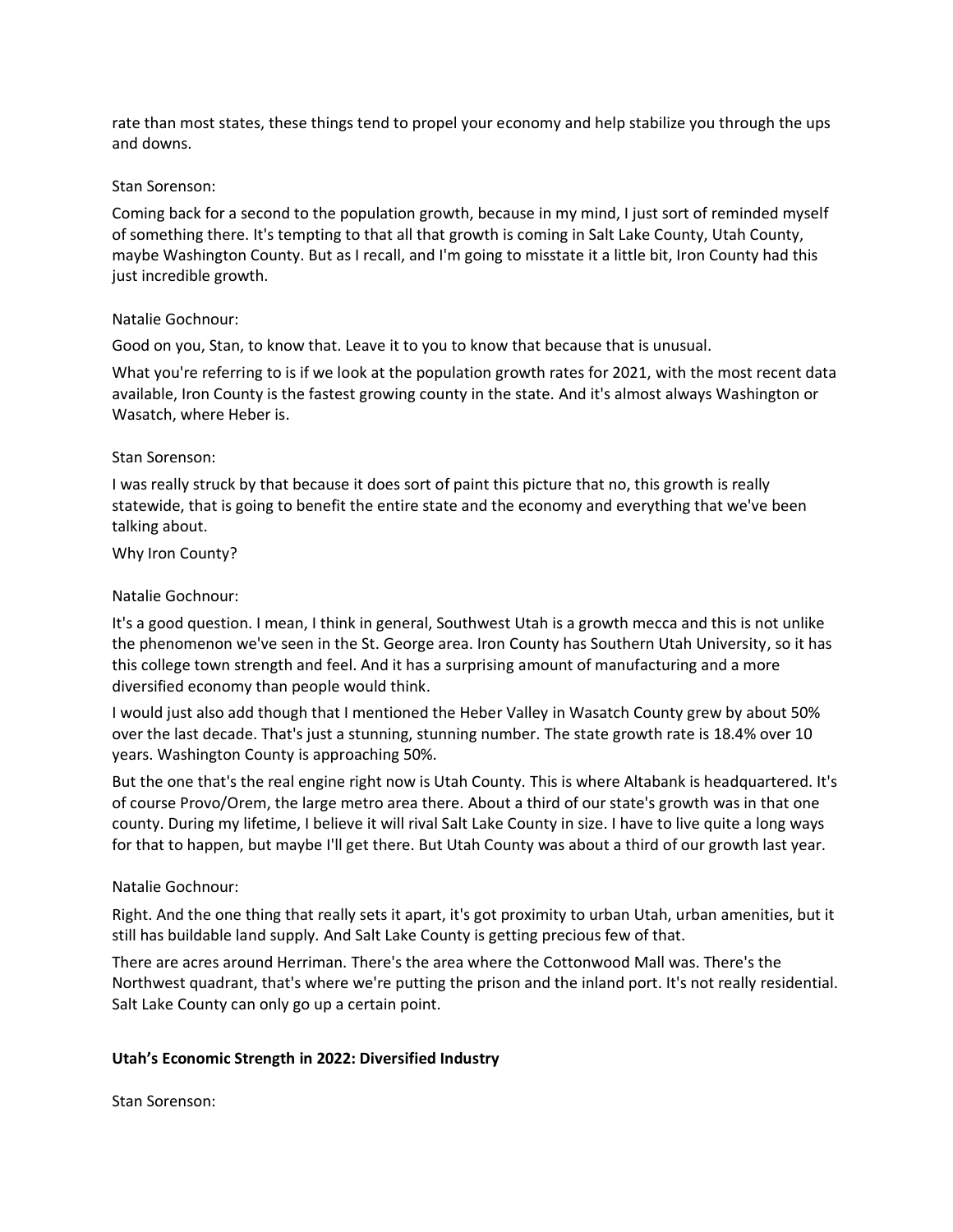And [this growth} is not all tech. It's quite diverse. You just mentioned sort of the economic diversification that we have in Utah County. Certainly, we've talked in the past about the economic diversification of the state. One of our small business customers that I had a chance to meet not too long ago, he's rooted in the agriculture industry, which we sort of tend to forget as a very significant industry in the state. What are some of the other sort of under recognized if you will, industries; and by that, I mean, with just sort of the casual observer?

## Natalie Gochnour:

The way I like to refer to it is: Imagine a nest of eggs, and if you have a lot of eggs, the chances of you doing well are better, right? If the nest falls from the tree and some of them break, not all of them break.

We have that incredible gift here in Utah, where we have a large manufacturing industry, a large tourism industry, a large defense industry, a large life sciences industry, agriculture, and warehousing distribution. You know from your experience at the University of Utah, that we do a lot of health treatment for surrounding states. So that's like an export for us is being a center for healthcare. We have it all, and that's very surprising for an interior Western state.

And it makes us, depending on the year and the measure, but in the top six states for economic diversity, more diverse than all of our neighbors. Colorado, Arizona, more diverse than most states.

## Stan Sorenson:

It's something that I like to remind people of.

## Natalie Gochnour:

Yeah. I want to say though, energy is another sector. I didn't mention we're an energy state.

# Stan Sorenson:

Oh, right. Yeah.

## Natalie Gochnour:

But as we get a larger and larger tech industry, that will actually make us less diverse.

The goal isn't necessarily diversity, but it's a really nice thing, but you can also be very rapidly growing and very specialized if that industry's doing well.

If Nevada is super specialized in gaming, if international tourism is bringing a lot of visitors to Las Vegas, they grow fast. Wyoming is the most specialized economy in the country with energy. High energy prices can cause a boom; but they can also bust.

## Stan Sorenson:

Yeah. And that's one of the things I was going to mention about tech. Again, it's a double-edged sword. It's great to have the growth and it's a great ripple effect on the economy. But once you become too highly specialized, you really are subject to the whims of the market. I mean, look at Silicon Valley.

## Natalie Gochnour:

Yeah. Well, and it's been our state's history to move towards more diverse.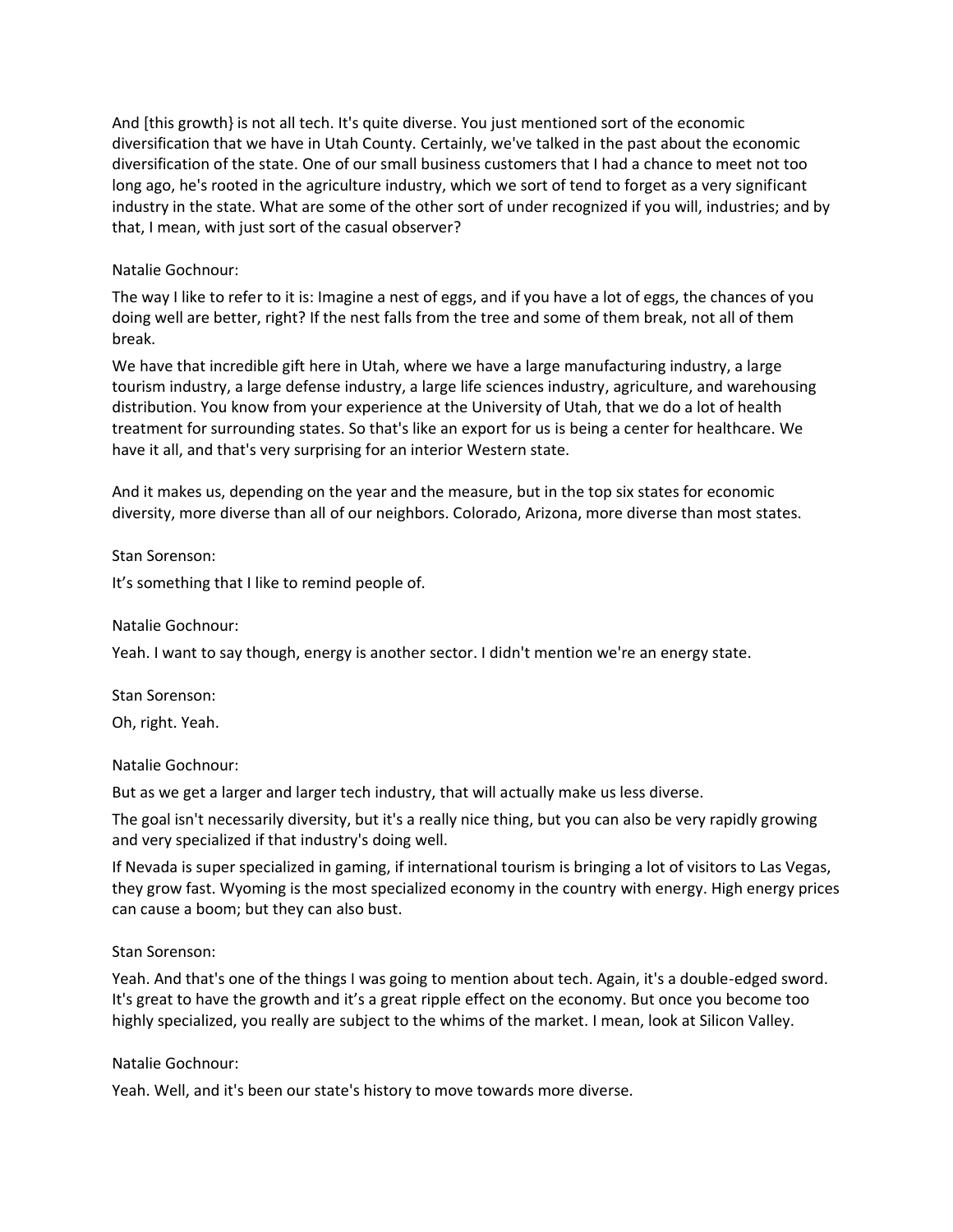And I'll just remind people, this is going way back, but there was an era where we were very dependent on Wall Street and mining in our state. This is when Kennecott and Bingham Canyon were developed. There was a time when we were very dependent on the federal government with Geneva Steel, Hill Air Force Base, our defense industry.

Starting in about the 1980s with WordPerfect and Novell. That's when we really started to see the diversification come alive in this state, and we've maintained that, and it makes us more stable.

I think it's part of the reason why we've done so well during the pandemic. The pandemic really hurt tourism. That's a big industry here, but we've got a lot of other things.

The pandemic really hurt industries that are face-to-face because you couldn't do that.

Our economic success during the pandemic has been our leadership. It's been our diverse economy and it's been some of our natural fundamentals that sustain us. Demographic cushion, things like that.

## Stan Sorenson:

It's always good to have the reminder of how fortunate we really are.

Another thing that we had talked about in the past is [how the pandemic] changed how people work, right? Remote work.

Last year at this time, we talked very specifically about how fortunate we are that we've got places that have very good infrastructure that are not too far away from some of the economic centers. Right?

We talked about Price, specifically. A person could afford to buy a home in Price and have a job in Lehi or in Provo and be able to work from home and only drive to the office maybe a couple of hours a week.

Now, we've got companies that want to begin to bring remote workers back. What types of ramifications might we be thinking about there?

# **Remote Work Leads to Utah "Zoom Towns"**

## Natalie Gochnour:

My answer might surprise you, Stan, but the way I'm thinking of it is good luck to those employers, because it's a super tight labor market. And I think that the pressures are going to be on accommodating more flexibility for workers than it is going to be on some sort of rigid work schedule. So that's my reading of what I'm seeing in the pandemic. What we've seen is the major urban centers in this country have had out migration.

And you know, the phenomenon we call Zoom Towns. For people who are fortunate enough to work from home, they can almost live anywhere.

High-amenity areas like Midway, Park City, Huntsville, some of our ski towns, certainly around our national parks have become Zoom towns. You asked me earlier in the podcast, what surprised me in the past year. We had record skier visits, record national park visits, record state park visits. Tells you something about what people are valuing, what they're doing, and maybe where they're living.

## Stan Sorenson:

I am a proponent of remote work. I do it myself, but I've always been a proponent. It will be interesting to see what employers do. Certainly, some jobs have to be in the office or if you're serving food or you're a teller at one of our branches where it is dependent on being face-to-face. But for other jobs, I'm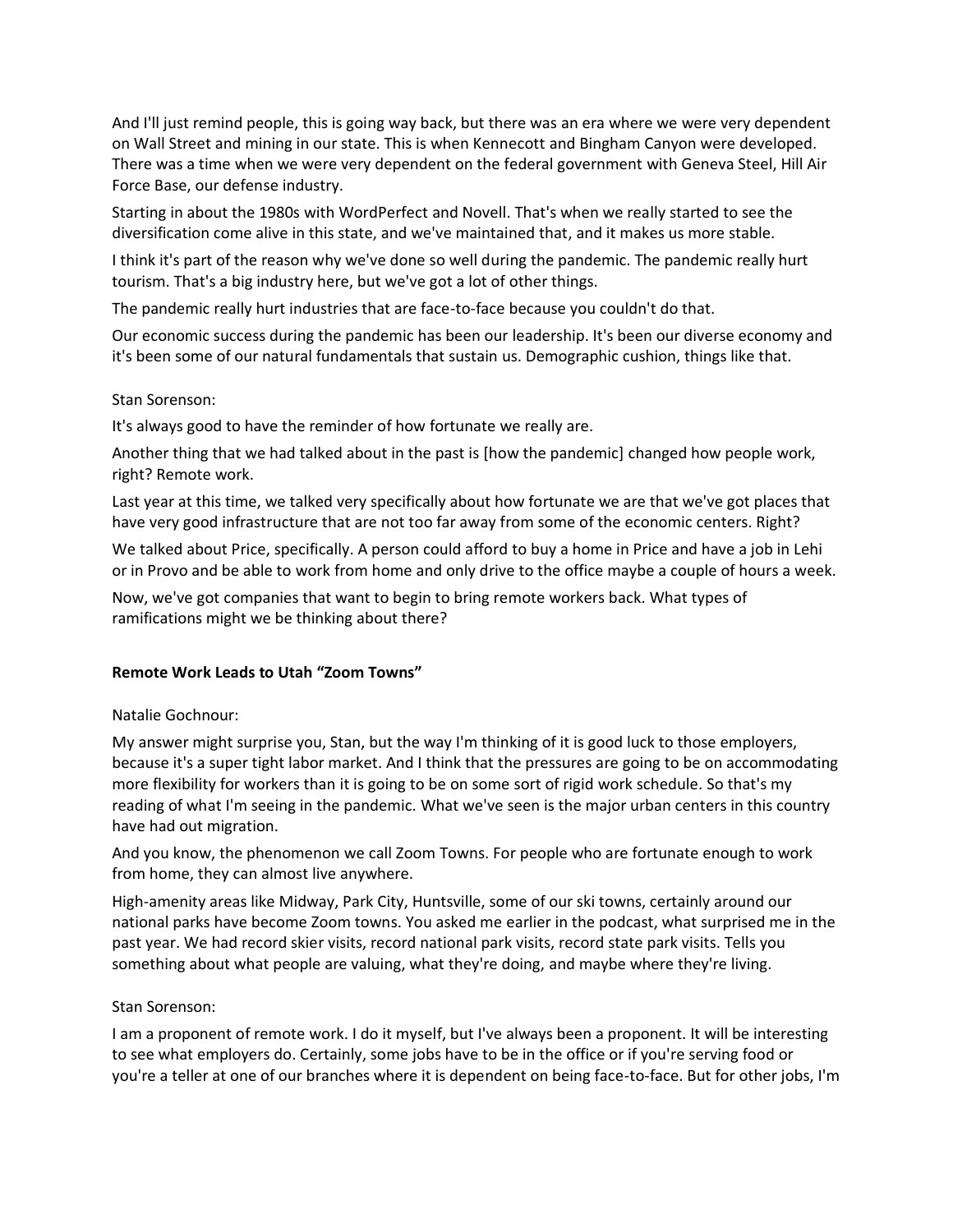all in favor. As long as we've got the infrastructure to support it, let the people be where they need and want to be.

## **Can Utah's New Economy Help Our Environment?**

## Natalie Gochnour:

Where it gets really exciting for our state is in the topic of air quality, because we can have red air days and have a people stay at home and the state government has already implemented that. They call them Surge Days. When it's a red air day and you can work from home, they actually require you to work from home. It's making a noticeable difference in our air quality and that's a really good thing for our health.

## Stan Sorenson:

When people talk to me about what is it that they enjoy about living in Utah and what they don't enjoy, and the number one thing is that darn inversion and the air quality. And so yeah, anything that is a great byproduct, that remote work kind of begins to use that, great.

I was at a talk yesterday. There was an atmospheric scientist and a hydrologist talking about weather pattern changes and a little bit of climatology and all of that. Of course, we circled back around to what's going on with the Great Salt Lake, which we all know is a real problem.

I think we often talk about how that's going to impact skiing and how it's going to impact the farmers. What happens to the overall economic impact if we allow the situation in the Great Salt Lake to continue to deteriorate? What have those discussions been like?

# Natalie Gochnour:

Well, credit our leaders, both our governor, our speaker of the house, some real strong legislators who are very familiar with this issue. I think many of our viewers/listeners will know that during the session, they took legislators out in Black Hawks and showed them the condition of our lake. It's one thing to fly over it in a 737. It a whole other thing to being a Black Hawk and being just right above the water and seeing what's exposed and seeing the condition.

The people that I work with always point to three things: the human health aspects, because as the lake gets smaller, the dry beds become exposed and air pollutants basically particulates get blown into the air and hurt our health. So, you've got a health aspect, which is an economic concern.

Then you have the economic aspect, which would be like the lakeside minerals and the things that we get from the lake that are imperiled by a shrinking lake, whether it's tourism or the various minerals that we pull from the lake and the brine shrimp.

And then the third is the flyways, the incredible bird life. In my line of work, you don't use the word hemispheric very often. When we talk about Great Salt Lake, we'll talk about a hemispherically significant flyway. It just says something.

I think it's over 350 species that come through here. Some fly as far away as Brazil, you know? I mean, it's amazing. And if you ever have taken a trip to the Bear River Migratory Bird Refuge, but it's just, it's a treat to see what we support as this inland salty sea.

We have an obligation both to our economy and to our health and to the biological diversity to take care of it.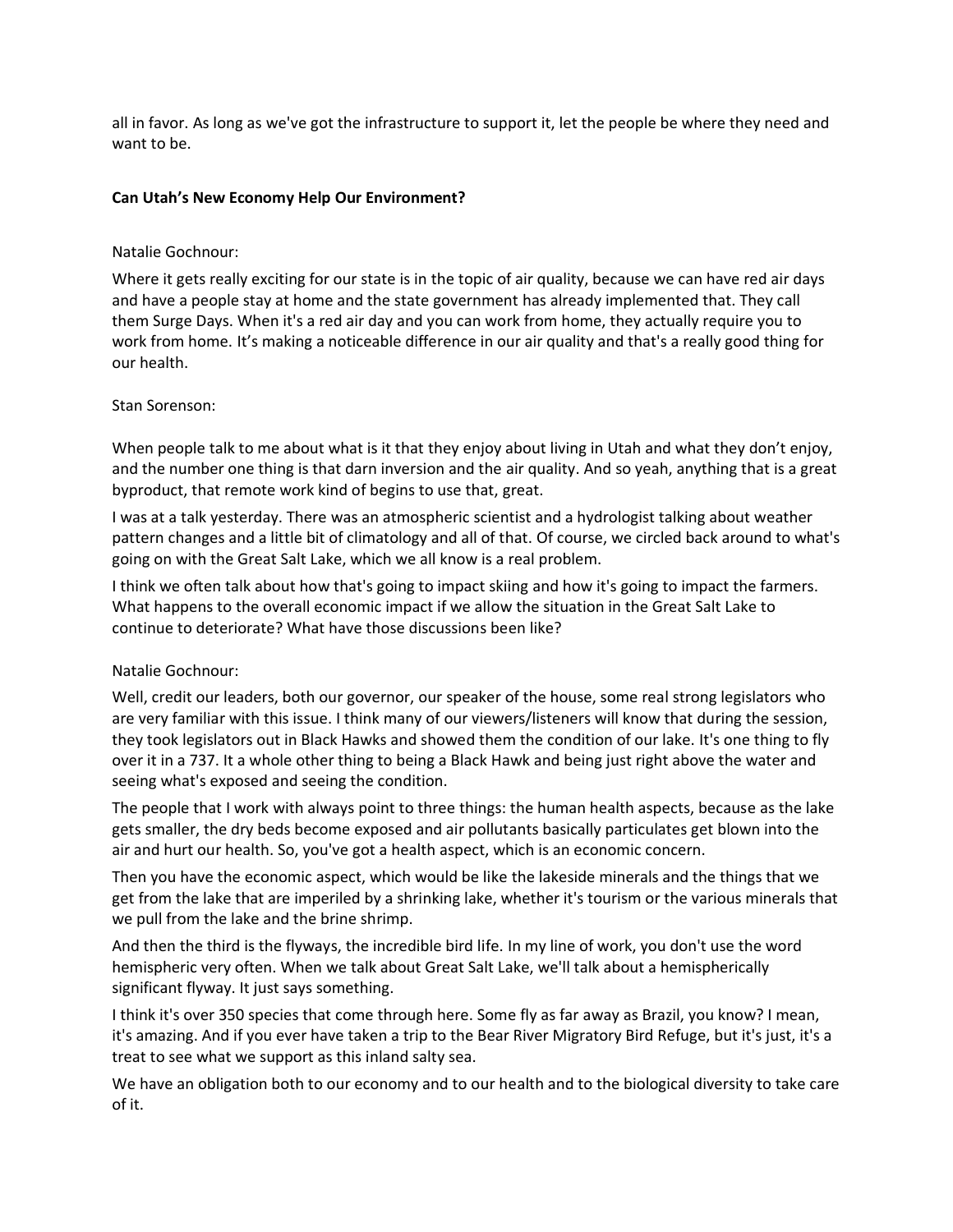And boy, this legislative session, they are moving. I mean, they are investing in secondary metering for water. They're changing, at least trying to change how water law works so that if you don't use it's okay. You can still keep your right, but let it flow downstream. This issue has caught the imagination of state decision makers in a big way.

# Stan Sorenson:

O one of the things that occurs to me and if I'm misinterpreting this, then absolutely correct me. It seems like we're not thinking about it in a very self-interested, as in, how will this impact me in my little corner of the state? Right? They really are thinking about it quite holistically and the overall impact that it's going to have regionally, not just statewide, but regionally.

# Natalie Gochnour:

Right. Well, in one way or another though, it'll get back to local behavior and in the end it will get down to summer water use. If you look at water consumption in our state, it's like this level and then summertime hits and it goes up to here and then it goes back down to here. Which tells you that you only need this much.

You know, except for supporting our beautiful turf and what we've chosen to value in this state. But I think you will see a steady trend of this state converting to more waterwise landscapes.

# Stan Sorenson:

Interesting enough. As you know, we're building a new branch in St. George. We'll be breaking ground on that very soon. Actually, by the time people hear and see this, we will have broken ground. I asked the question a couple of weeks ago, "Have we looked at landscaping and are we putting in watertolerant plants versus lawn?"

I just kind of got this look from most people saying, "What?" So, hopefully we'll be moving in that direction just on the new construction. Certainly, I'm an advocate. I'd like to see more people do that here.

# Natalie Gochnour:

Yeah. Well, I'm an economist by training. What I think is: If you value something, pay the price for it. And so as long as you attach water use to water pricing, I'm okay with whatever landscaping people want. But if you're subsidizing that with general tax dollars so that people that aren't making those choices or paying for your choices, I think that becomes a problem. And that's sort of been our practice.

And you know, we have both sales tax and property tax that go to water development distribution in our state.

## Stan Sorenson:

I would be interested to know if there will eventually be some type of not just that, but really a subsidy with new construction, a subsidy when people want to do re-landscaping and all. Incent people to not plant that lawn maybe.

It'd be very interesting. But then that comes back around of course our local policy discussion that we kind of started with, as well.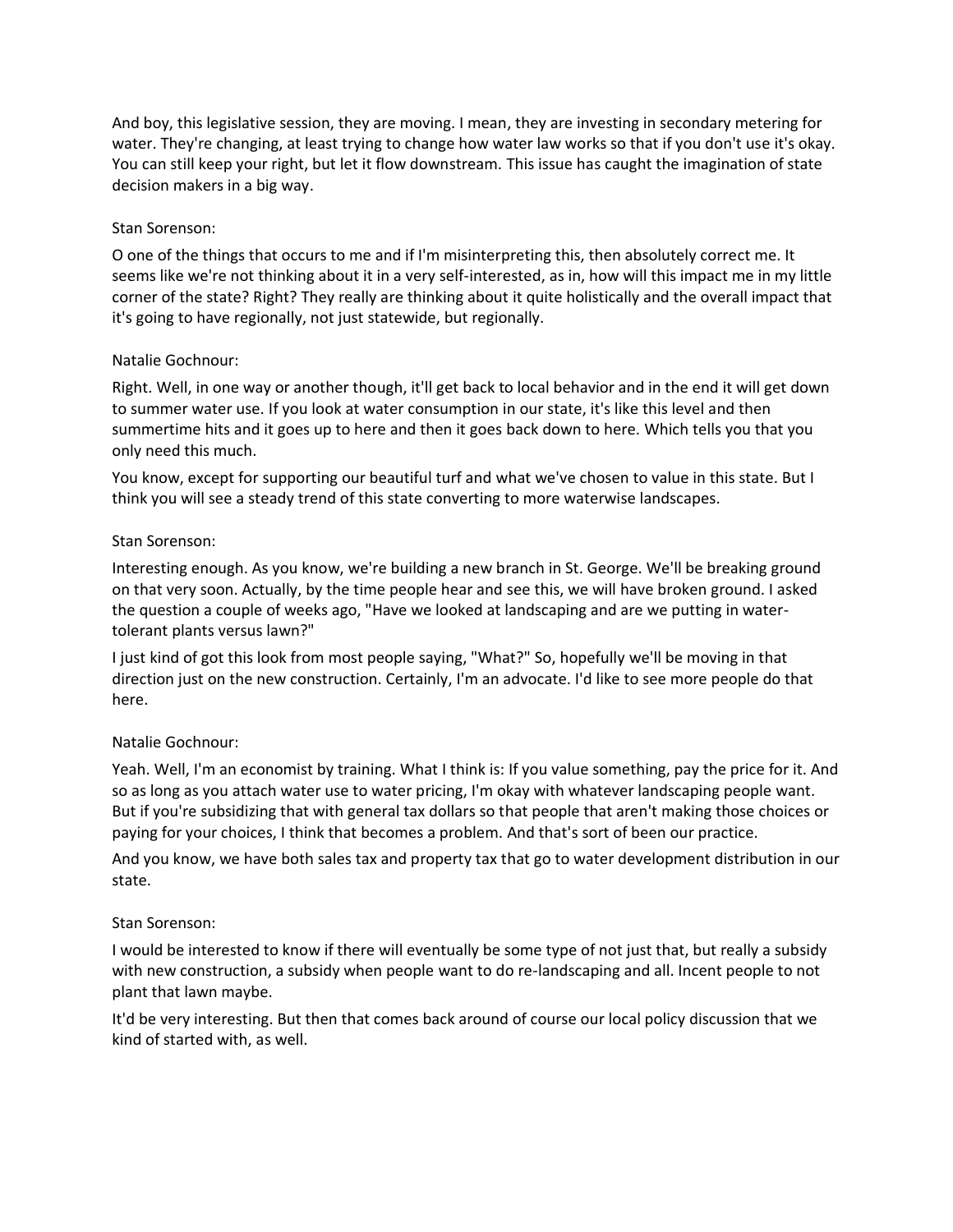#### **What's Utah's Economic Outlook Moving Forward?**

#### Stan Sorenson:

As we continue to look forward a little bit, there's some tailwinds. We've talked about those. Obviously, there's some headwinds. Maybe we can spend a couple more minutes and talk about that and what folks should really be keeping an eye on from that perspective.

## Natalie Gochnour:

Stan, in my line of work, we have a risk matrix. And on one axis it'll be like the likelihood of a risk and on the other, it would be what's the impact of the risk. And, so, you're really focused on the high likelihood, high impact risks.

I think the most significant one is uncertainty about the pandemic, even though it feels like we're getting on top of it. But if another more virulent strain were to appear, imagine the shockwaves that would send through the world and through the U.S. and Utah economy. We have to be mindful of that.

But the one that's more certain and also very risky is we're in a place now where the Federal Reserve has to normalize interest rates.

I think we'll get four rate increases in the coming year, one per quarter, about 25 basis points each. That's necessary. It needs to happen. What happens to inflation as they do that? They've got to proverbially land the plane.

It was important that they have accommodated policy during a downturn. But now we're soaring. In fact, we're soaring so fast, that inflation is very problematic. I think a Federal Reserve policy misstep would be a real concern. So, that's something to watch. But you might say, well, what is the policy misstep? I don't know. You have to kind of watch it. But they've got to be in a situation where they raise rates without forcing a recession. And if you look at times when they raise rates, they typically have a difficult time keeping us out of a recession when they do that. They can overstep. It's all about timing and scale.

## Stan Sorenson:

These are the sort of the fears that you hear when you listen to the national news, right? CNBC and whatever else, they begin to talk about these 50 basis points of interest rate raise or more. And you know, that just begins to spook the markets, which I know are not always a great indicator of the economy. But if it's spooking the markets, it's probably spooking a whole lot of other people.

## Natalie Gochnour:

Well, on my risk matrix, that would be another one. Right? A massive correction in the stock markets. Think what that would do to consumer confidence and things. Uncertainty is a big word here. I'm hopeful, but uncertainty is still a big word.

And if it's all right, I'd love to just say something a little bit about inflation. I just think it's important for people to understand that many of the things that are causing high inflation do eventually fix themselves. And it's not a popular thing to say among business leaders, because they're so upset about the high inflation, but the supply chain will get fixed.

The market will fix that problem. Eventually the pandemic wanes and people go back to work and factories will reopen and the glut gets taken care of. So, the supply chain gets fixed. And then on the demand side, the stimulus get spent, the excess savings get spent, the pent-up demand gets spent. And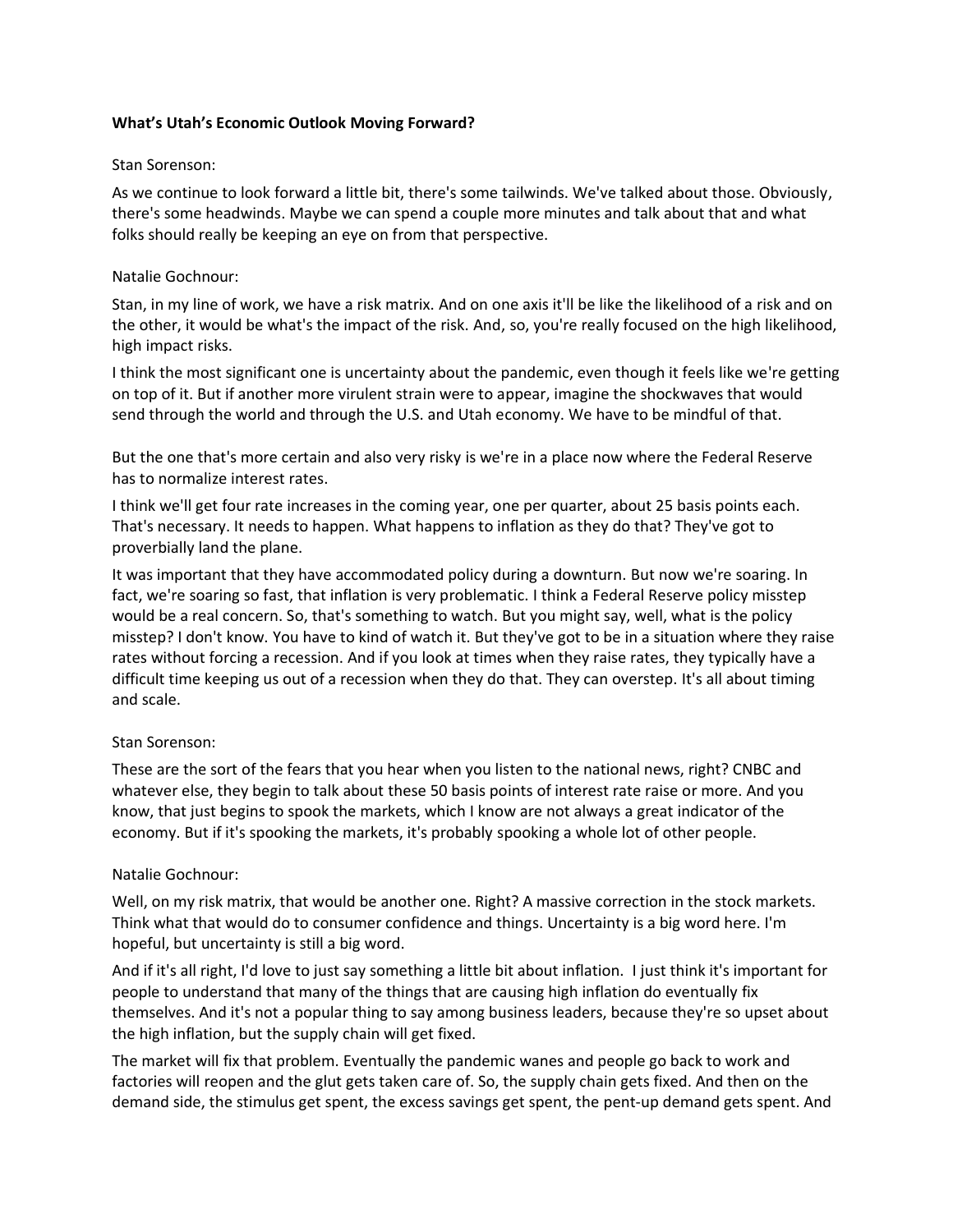those are the things that are forcing higher inflation. And then meanwhile, you got the fed raising interest rates, which will have an impact on inflation. I'm nervous about the fed calling it right, but I also want to reassure people that we do know how to get inflation under control. And if you ask me back a year from now, we'll see if I'm in any way close on that prediction.

#### Stan Sorenson:

Yeah. And that's good because I will be asking you in a year.

#### Natalie Gochnour:

I don't think we'll be done with it, but if I would guess a year from now, we'll be seeing inflation rates closer to 2-1/2 to 3% year over.

#### Stan Sorenson:

We touched on the supply chain issue a little bit. One of the areas that I have found really interesting to kind of follow with supply chain is the chip problem, right? The chip shortage and it's widespread impact, not just on electronics, but on automobiles and things like that.

And I'm wondering if we will begin to see some pretty significant technology shifts as well. Maybe change automobile designs, streamline a different chip configuration or something like that.

#### Natalie Gochnour:

Yeah, absolutely. The way I think of it is that structural changes are afoot and our demographics are changing, so we're aging. Technology's changing. You just mentioned an example of that. So those are structural changes. And then you have behavioral changes, people's preferences to work from home two or three days a week. All of those create a different future than we have now. And the best advice to businesses, to individual households is to lead with change rather than fight it.

Because structural changes will prevail.

Stan Sorenson:

Yeah, absolutely. Lead with change. Take that home.

Natalie Gochnour:

It's hard. Hard to do.

#### Stan Sorenson:

Yeah, it is. You know, and as you said earlier, behavioral changes are the most difficult. It'll be entertaining, maybe. Maybe that's the wrong word, but it'll be at least interesting to watch how these things do begin to unfold over the course of the next year.

#### Stan Sorenson:

Any sort of final thoughts that you want to be absolutely sure that people take away?

#### Natalie Gochnour:

Sure. I'll tell you something. As we prepared the economic report for the governor, we were wrapping it up. A colleague of mine, Phil Dean, he's a senior fellow at the Gardner Institute, had the task of